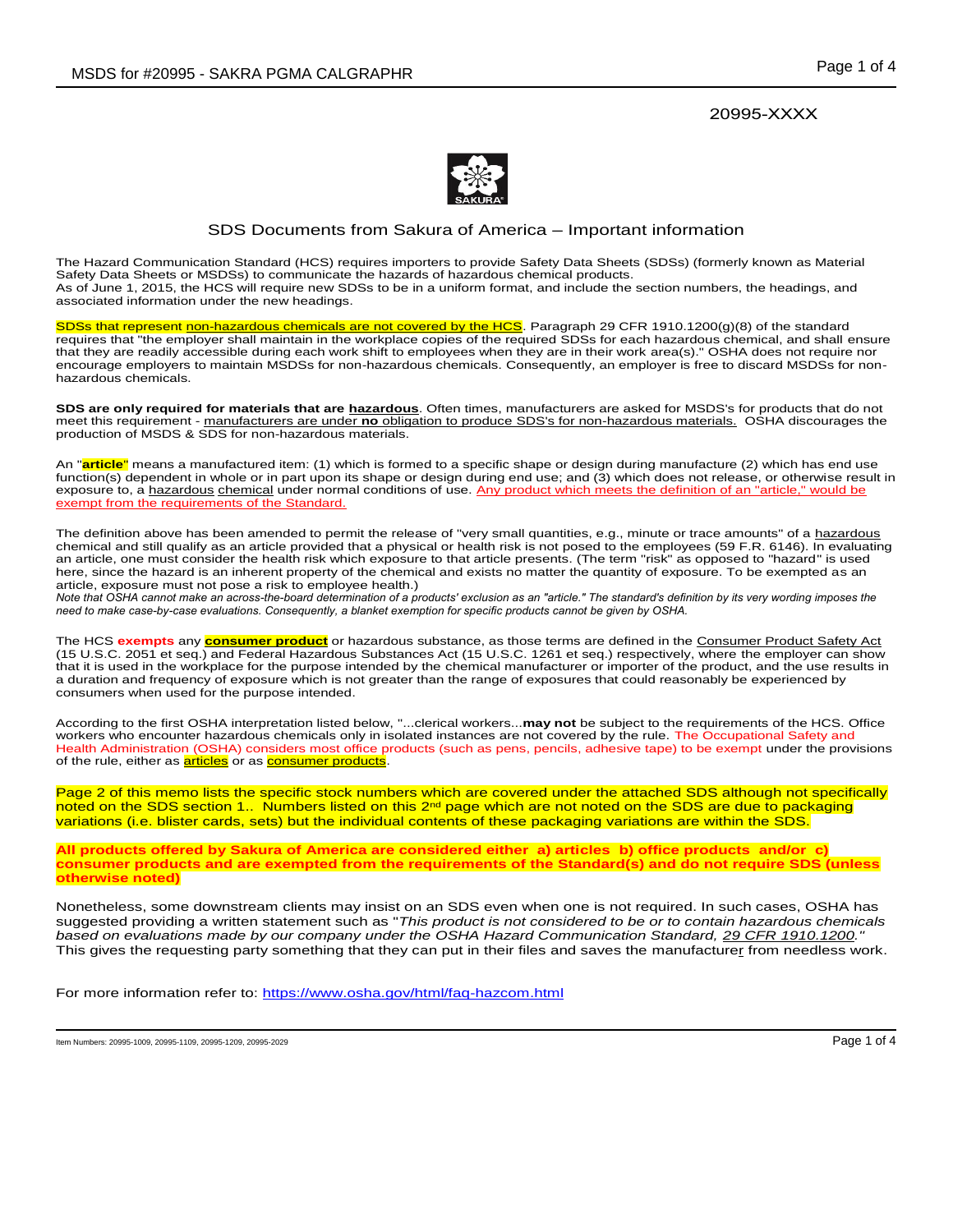## Item: Pigma Calligrapher 10-20-30 Safety Data Sheet 2nd Page Cover Letter Product Listing

December 7th, 2017

| stock #             | description                                                             |
|---------------------|-------------------------------------------------------------------------|
| <b>XSDK-C10-49</b>  | PIGMA CALLIGRAPHER PEN 10 1MM - BLACK                                   |
| <b>XSDK-C10-138</b> | PIGMA CALLIGRAPHER PEN 10 1MM - ROYAL BLUE                              |
| <b>XSDK-C10-19</b>  | PIGMA CALLIGRAPHER PEN 10 1MM - RED                                     |
| <b>XSDK-C10-117</b> | PIGMA CALLIGRAPHER PEN 10 1MM - SEPIA                                   |
| <b>XSDK-C10-24</b>  | PIGMA CALLIGRAPHER PEN 10 1MM - PURPLE                                  |
| XSDK-C10-230        | PIGMA CALLIGRAPHER PEN 10 1MM - HUNTER GREEN                            |
| <b>XSDK-C20-49</b>  | PIGMA CALLIGRAPHER PEN 20 2MM - BLACK                                   |
| XSDK-C20-138        | PIGMA CALLIGRAPHER PEN 20 2MM - ROYAL BLUE                              |
| <b>XSDK-C20-19</b>  | PIGMA CALLIGRAPHER PEN 20 2MM - RED                                     |
| <b>XSDK-C20-117</b> | PIGMA CALLIGRAPHER PEN 20 2MM - SEPIA                                   |
| <b>XSDK-C20-24</b>  | PIGMA CALLIGRAPHER PEN 20 2MM - PURPLE                                  |
| XSDK-C20-230        | PIGMA CALLIGRAPHER PEN 20 2MM - HUNTER GREEN                            |
| <b>XSDK-C30-49</b>  | PIGMA CALLIGRAPHER PEN 30 3MM - BLACK                                   |
| XSDK-C30-138        | PIGMA CALLIGRAPHER PEN 30 3MM - ROYAL BLUE                              |
| <b>XSDK-C30-19</b>  | PIGMA CALLIGRAPHER PEN 30 3MM - RED                                     |
| <b>XSDK-C30-117</b> | PIGMA CALLIGRAPHER PEN 30 3MM - SEPIA                                   |
| <b>XSDK-C30-24</b>  | PIGMA CALLIGRAPHER PEN 30 3MM - PURPLE                                  |
| <b>XSDK-C30-230</b> | PIGMA CALLIGRAPHER PEN 30 3MM - HUNTER GREEN                            |
|                     |                                                                         |
|                     |                                                                         |
| 50319               | BC, PIGMA CALLIGRAPHER PEN 3 PK - BLACK                                 |
|                     | Consists of: 1 each 1MM, 2MM, 3MM                                       |
| 50320               | BC, PIGMA CALLIGRAPHER PEN 10 1MM 6 PK - ASST                           |
|                     | Consists of: 1 each Black, Royal Blue, Red, Sepia, Purple, Hunter Green |
| 50321               | BC, PIGMA CALLIGRAPHER PEN 20 2MM 6 PK - ASST                           |
|                     | Consists of: 1 each Black, Royal Blue, Red, Sepia, Purple, Hunter Green |
| 50322               | BC, PIGMA CALLIGRAPHER PEN 30 3MM 6 PK - ASST                           |
|                     | Consists of: 1 each Black, Royal Blue, Red, Sepia, Purple, Hunter Green |
|                     |                                                                         |
|                     |                                                                         |
|                     |                                                                         |
|                     |                                                                         |
|                     |                                                                         |
|                     |                                                                         |
|                     |                                                                         |
|                     |                                                                         |
|                     |                                                                         |
|                     |                                                                         |
|                     |                                                                         |
|                     |                                                                         |
|                     |                                                                         |
|                     |                                                                         |
|                     |                                                                         |
|                     |                                                                         |
|                     |                                                                         |

Item Numbers: 20995-1009, 20995-1109, 20995-1209, 20995-2029 Page 2 of 4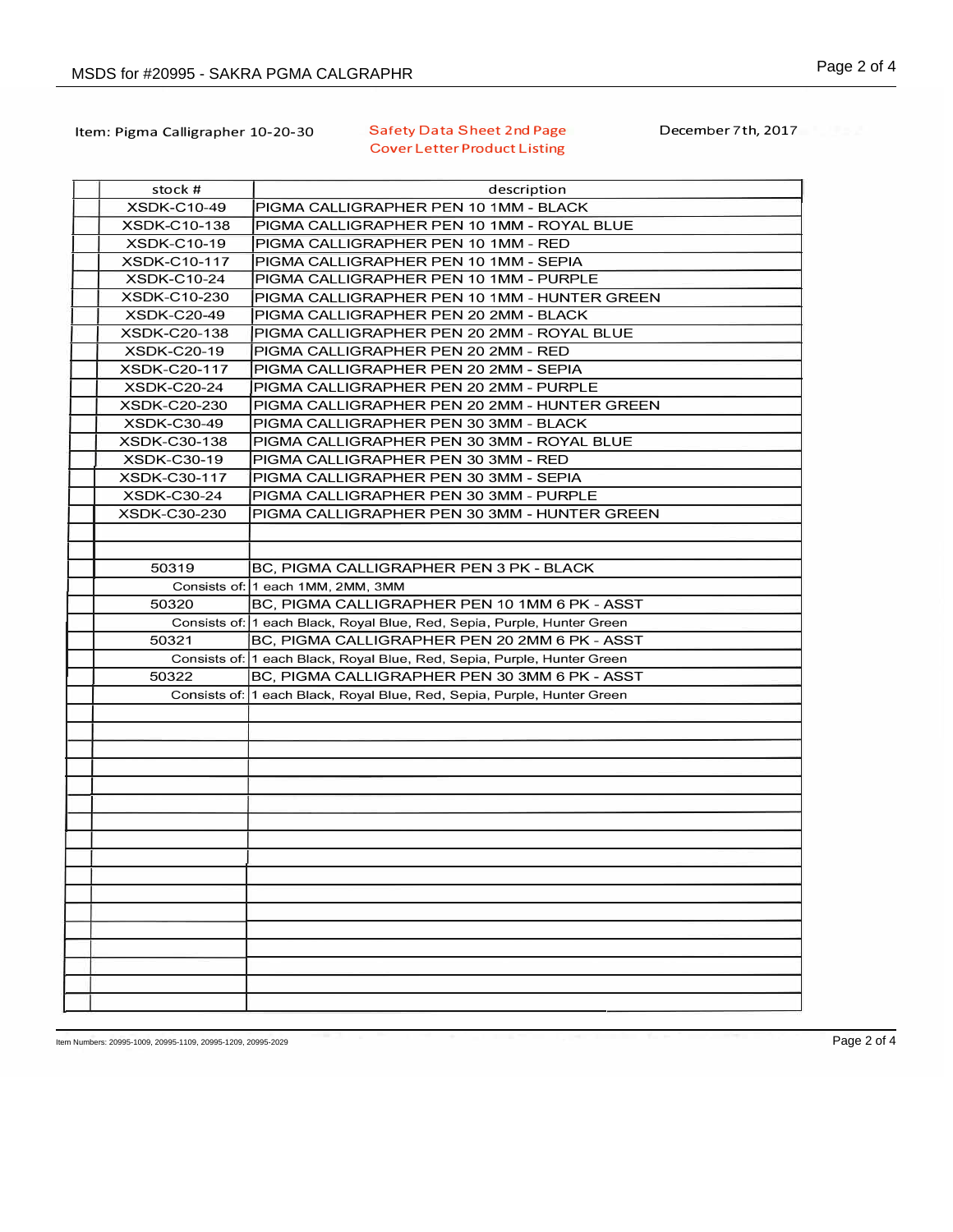(Required under OSHA's Hazard Communication Standard 29 CFR 1910.1200) (XSDK-C++) Page 1 of 2

Section 1. Identification Manufacturer's Name: Sakura Color Products Corporation Telephone Number: +81 (0)6 - 6910 - 8824 (Japan) Address: 1-6-20, Morinomiya Chuo, Chuo-ku, Osaka, 540-8508 Japan FAX Number: +81 (0)6 - 6910 - 8834 (Japan) Product Name: PIGMA CALLIGRAPHER PEN 10MM: Black(XSDK-C10-49), Royal Blue(XSDK-C10-138), Red(XSDK-C10-19) Sepia(XSDK-C10-117), Purple(XSDK-C10-24), Hunter Green(XSDK-C10-230) PIGMA CALLIGRAPHER PEN 20MM: Black(XSDK-C20-49), Royal Blue(XSDK-C20-138), Red(XSDK-C20-19) Sepia(XSDK-C20-117), Purple(XSDK-C20-24), Hunter Green(XSDK-C20-230) PIGMA CALLIGRAPHER PEN 10MM: Black(XSDK-C30-49), Royal Blue(XSDK-C30-138), Red(XSDK-C30-19) Sepia(XSDK-C30-117), Purple(XSDK-C30-24), Hunter Green(XSDK-C30-230) Section 2. Hazard(S) identification This product is approved by ACMI (The Art & Creative Material Institute, Inc.), and carries the "AP" seal of non-toxic approval in USA. This product is not considered hazardous in normal use as required under OSHA's Hazardous Communication Standard 29 CFR 1910.1200. Section 3. Composition / information on ingredients Ethylene glycol (107-21-1), 2-Butoxyethanol (111-76-2), Carbon black(1333-86-4), Resin, Pigment, Additive Section 4. First-Aid measures ·Inhalation : If he/she has subjective and objective symptoms, move him/her to a place fresh air, and consult a doctor. ·Skin Contact : Wash with soap and water. ·Eye Contact : Wash the eyes immediately with large amounts of running water for over 15 minutes, and see a doctor for medical advice. ·Ingestion : If the victim stops breathing, wipe away any remaining material in the mouth and clear the airway and administer artificial respiration. Section 5. Fire-fighting measures ·Suitable extinguishing media : In case of fire, use water spray, foam or dry chemical powder. ·For safety reasons unsuitable extinguishing media : None ·Protective equipment : No special measures required Section 6. Accidental release measure ·Person-related safety precautions : No relevant information found. ·Measures for environmental protection : No relevant information found. ·Measures for cleaning/collecting : The ink is not spilled so that it soaked into the ink reservoir by normal handling. Section 7. Handling and storage ·Handling : In the case of stuck to the skin, rinse with running water and soap. ·Storage : Avoid high temperature, fire, direct rays of the sun, and a powerful oxidizing agent. Section 8. Exposure controls / personal protection ·General protective and hygienic measures : Unnecessary in normal use ·Breathing equipment : Unnecessary in normal use ·Protection of hands : Unnecessary in normal use ·Eye protection : Unnecessary in normal use ·Skin protection : Unnecessary in normal use N.A.: Not Applicable N.D.: Not Determined December 07, 2017

Item Numbers: 20995-1009, 20995-1109, 20995-1209, 20995-2029 Page 3 of 4